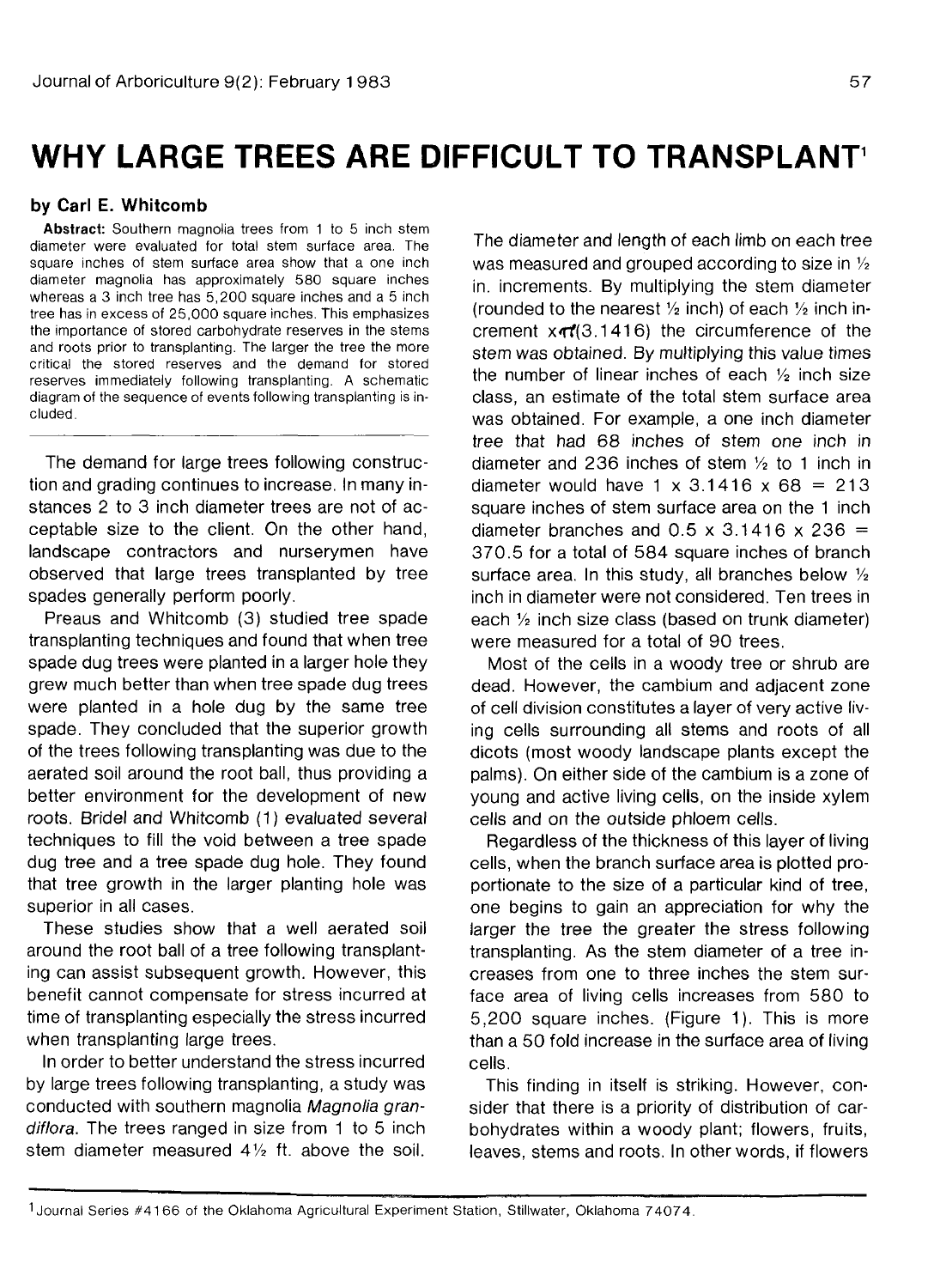

**Trunk diameter (DBH)**

**Figure 1. The square inches of branch surface area increase dramatically as trunk diameter of the tree increases.**

and developing fruits are present on a tree they will preferentially receive carbohydrates at the expense of other plant parts (2). On the other hand, if no flowers or fruits are present, the leaves utilize the carbohydrates manufactured with any excess being translocated to the stem. If there are sufficient carbohydrates manufactured by the leaves to meet the needs of all leaves and stems, some are translocated to the root system. More and Halevy (2) observed that with a rose plant in full sun, 82% of the carbohydrates produced went to young shoots, 13% went to other above ground plant parts and only 4.3% went to the root system.

When one considers a 3 to 5 inch tree recently transplanted with a substantial reduction in roots, the problem becomes more clear (Figure 1). Unless leaves and/or stored carbohydrates in the stems have the capacity to meet the needs of all leaves and all living cells in the stems, the roots receive little or none for the initiation of new roots. Thus new root growth is dependent on stored reserves in the roots. Therefore, the need for a good balanced nutritional program for the tree



**"assuming a well aerated soil with good moisture and a reasonable supply of nutrients.**

**Figure 2. Probable sequence of events following transplanting of trees with or without good carbohydrate reserves and of small or large size.**